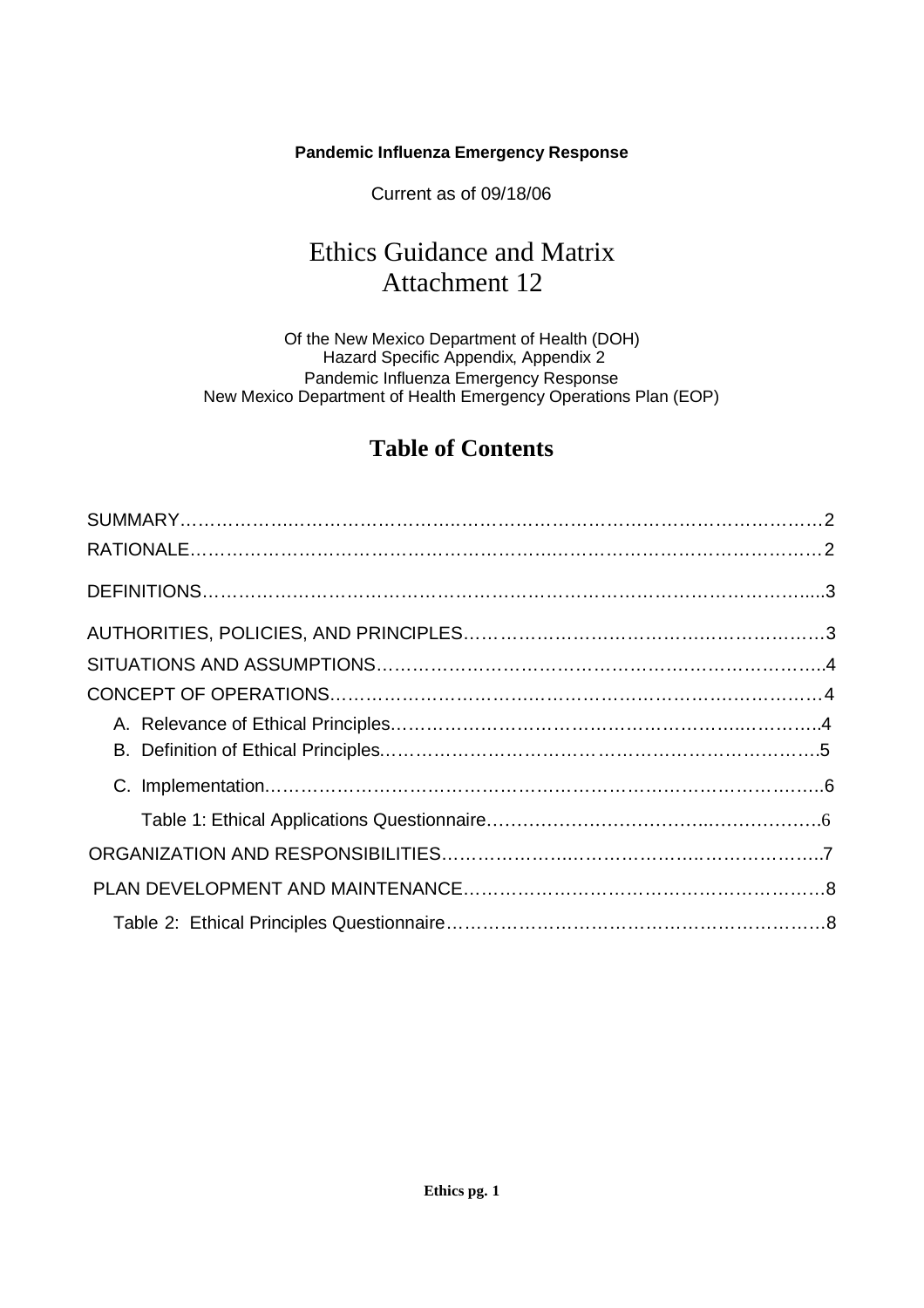#### **SUMMARY**

After major homeland security and public health preparedness initiatives and directives began to come from the federal government, a number of New Mexico Department of Health (NMDOH) staff raised concerns about foreseeable issues such as terrorism incidents, disease pandemics, and natural disasters which could place pressure on staff's ability to make effective, ethical decisions. This Attachment was developed to address these concerns.

This Attachment provides guidance to NMDOH personnel who directly or indirectly participate in the ethics-based decision making process during health emergencies. The following guidance encourages participating staff to examine ethical issues raised during the deliberation process prior to determining a course of action.

This guidance takes two forms. First, there is a common language and frame of reference for decision-making participants. Each major ethical principle is clearly identified and explained. Second, specific questions and application steps provide a path to reaching a decision or recommendation.

## **RATIONALE**

When major disease outbreaks, acts of terrorism, and natural disasters occur, the Ethics Guidance and Matrix is used by NMDOH staff to examine Ethical Principles, Key Questions and Guidelines for New Mexico Public Health Issues. Codes of Ethics, Statutes, and Articles and Commentary, will guide the challenging decision making process when health, medical and mortuary impacts on the public and agency stakeholders are significant.

In order to encourage its use, this Attachment will be referenced in such State plans as the NMDOH Emergency Operations Plan, Annex Five (Health, Medical) of the All Hazard Emergency Operations Plan and the NMDOH Strategic Plan. The Ethics Guidance and Matrix will also be used during debriefing exercises to assure effective, ethical inquiry during crisis conditions.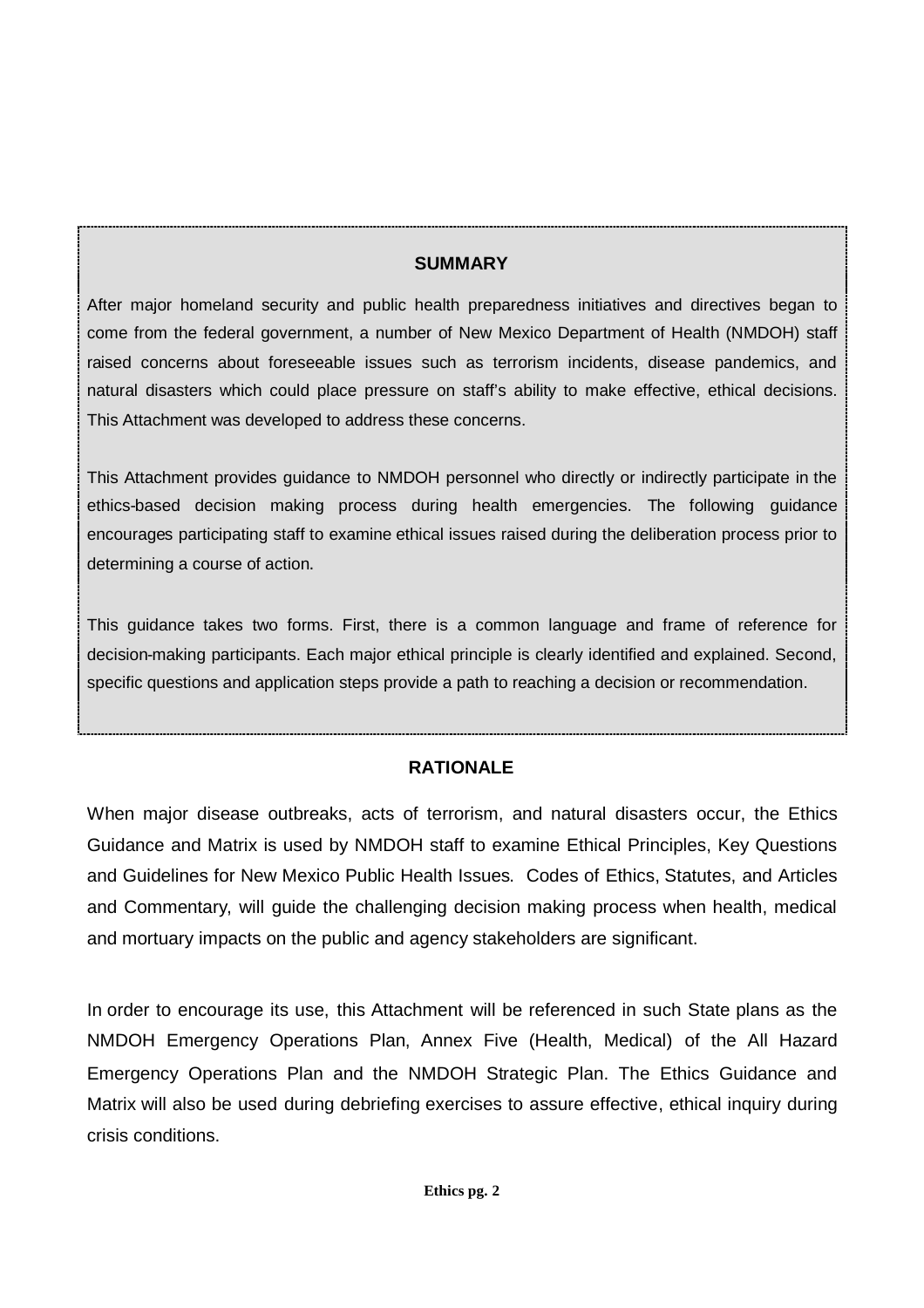#### **DEFINITIONS**

- beneficence the quality or state of being beneficent, doing or producing good, performing acts of kindness and charity
- hotwash occurs immediately following an operations-based exercise and allows players/ responders the opportunity to provide immediate feedback. It enables controllers and evaluators to capture events while they remain fresh in players' minds and to ascertain players' level of satisfaction with the exercise and determine any issues or concerns and proposed improvement items.

#### **AUTHORITIES, POLICIES, AND PRINCIPLES**

Various agencies, academic institutions, professional associations and organizations publish public health policy guidance materials setting forth applicable laws, ethical principles, codes of ethics, and moral considerations. This Attachment draws upon expert sources to provide NMDOH staff with practical guidance to assure an examined, practical and articulate response.

#### **Major sources utilized include:**

#### **Statutes**

New Mexico Public Health Emergency Response Act (PHERA), Sections 12-10A-1, et seq., NMSA 1978 (Laws of 2003, Chapter 218)

#### **Codes of Ethics**

*Declaration of Professional Responsibility* American Medical Association [www.ama-assn.org/go/declaration]

*Public Health Code of Ethics* American Public Health Association [www.apha.org/codeofethics/ethics.htm]

#### **Articles and Commentary**

*Ethics and SARS: Learning Lessons From the Toronto Experience* University of Toronto Joint Centre for Bioethics [www.yorku.ca/igreene/sars.html]

*Leading During Bioattacks and Epidemics with the Public's Trust and Help* University of Pittsburgh Medical Center [www.upmc-biosecurity.org/pages/resources /leadership /executive/ leaders.html]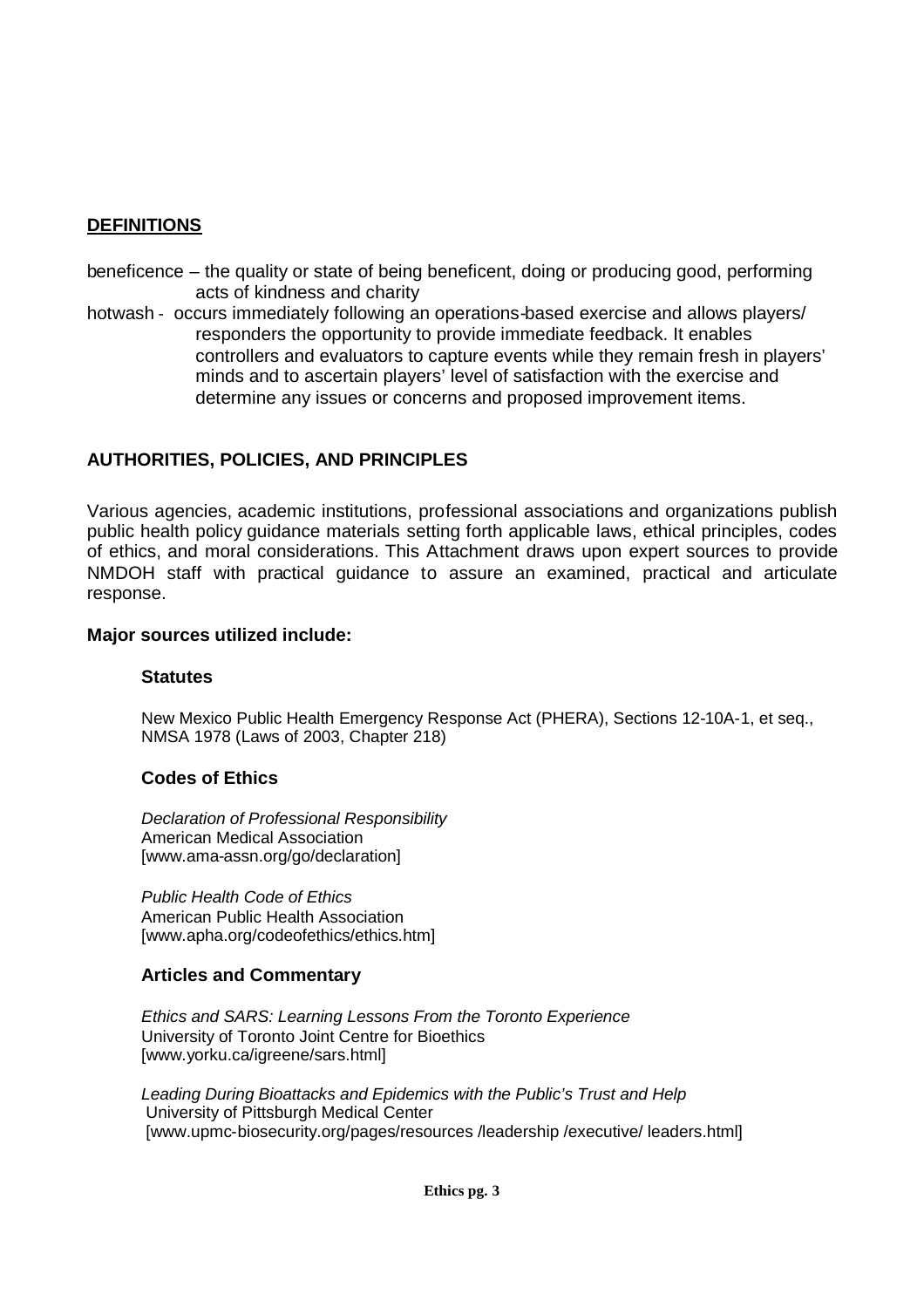*Ethics and Disaster Preparedness* American Medical Association [www.ama-assn.org/ama/pub/category/print/12487.html]

*When Pestilence Prevails: Physician Responsibilities in Epidemics* American Journal of Bioethics (4) 1, January 2004 [www.bioethics.net/journal/]

*Public Health Ethics: Mapping the Terrain* Journal of Law, Medicine & Ethics, 30 (2002): 170-178

*Core Legal Competencies for Public Health Professionals* Center for Law and the Public's Health at Johns Hopkins and Georgetown Universities [www.publichealth.net]

## **SITUATIONS AND ASSUMPTIONS**

#### **A. Situations**

The risks of terrorist attack, large-scale communicable disease outbreak, and natural disaster require preparation and readiness. However, any major health emergency involves unpredictable elements which will challenge NMDOH decision-makers to act promptly and prudently. Effective response under emergency conditions requires NMDOH decision-makers apply their knowledge and expertise in accordance with ethical principles.

## **B. Assumptions**

- A public health emergency or disaster such as a terrorism incident, rapidly spreading disease outbreak, or natural disaster could involve numerous casualties, and significant social and economic consequences to the State of New Mexico.
- Public confidence and trust in the integrity of public health leaders and decision makers is essential to obtain compliance and active cooperation.
- A decision may be viewed with suspicion and subject to criticism when it requires the allocation of scare resources, limits individual liberty or privacy, or adversely impacts segments of the population. In order to sustain a decision in the face of scrutiny, the decision must have a sound ethical basis.
- When a decision has been presented to a community and is based on ethical principles, it is more likely to be accepted, implemented, and enjoy the support of New Mexicans.
- Health emergency management personnel at all preparedness and response levels are accountable for consistently acting in accordance with generally accepted ethical standards.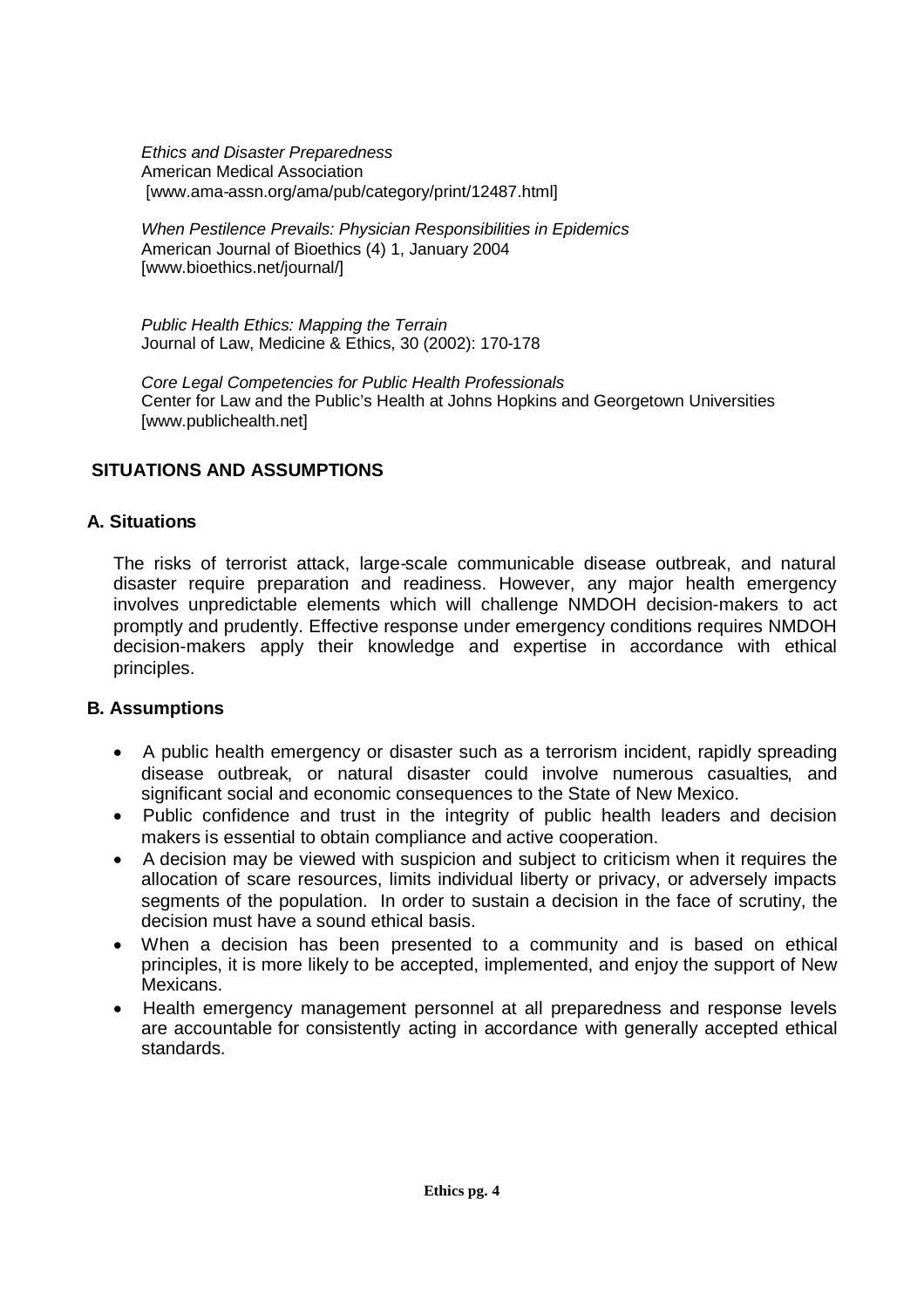## **CONCEPT OF OPERATIONS**

## **A. Relevance of Ethical Principles.**

Ethical awareness is essential in each of the major domains of emergency management. These domains include the identification of potential hazards and threats (awareness), development of the capacity to deal with those threats (preparedness), action to prevent or mitigate an incident (prevention), and action to address and recover from an incident (response). NMDOH applies ethical principles to decisions made in each of these domains.

#### **B. Definition of Ethical Principles.**

- *Respect Individual Liberty* Individuals have a right to travel, refuse treatment, and be secure in their person without restraint or compulsion. Reasonable accommodations will be made for individuals with disabling conditions to address their emergency preparedness, safety and security needs. Autonomy is a core ethical principle in health care.
- *Protect the Public From Harm* When serious, clear, imminent harm is foreseeable, public health authorities should act to protect the health and well-being of the people of New Mexico. Beneficence is a core health care ethical principle.
- *Act With Proportionality* When the use of governmental power can be justified to protect public health, that power should be exercised in a way that avoids unnecessary impact on individuals or individual groups of people. Justice is a core health care ethical principle.
- *Act With Reciprocity* When people are isolated/quarantined, they are deprived of the ability to care for themselves. Therefore, officials charged with public health should see that these individuals and/or groups receive adequate care, isolation/quarantine is not unnecessarily prolonged, and other impacts such as psychosocial isolation/quarantine are addressed.
- *Maintain Transparency* The people of New Mexico are entitled to honest, accurate information about the public health issues affecting them, including the risks and benefits of their options and choices. Officials should provide meaningful opportunity for input into issues that affect the publics' health, well-being, and personal liberty. Information should be presented to individuals and communities in a culturally sensitive manner. Integrity is a foundational moral value.
- *Protect Privacy* Individuals have the right to privacy of information about their health conditions unless the invasion of privacy or disclosure of otherwise confidential information accomplishes a well-defined, important public health objective.
- *Protect Against Stigmatization* Public health officials should act and minimize harm to groups and individuals who may be at risk due to hostile or discriminatory behavior during a health emergency.
- *Provide Care* There is general consensus in ethics codes and professional journals that health care providers have an ethical responsibility to care for those in need in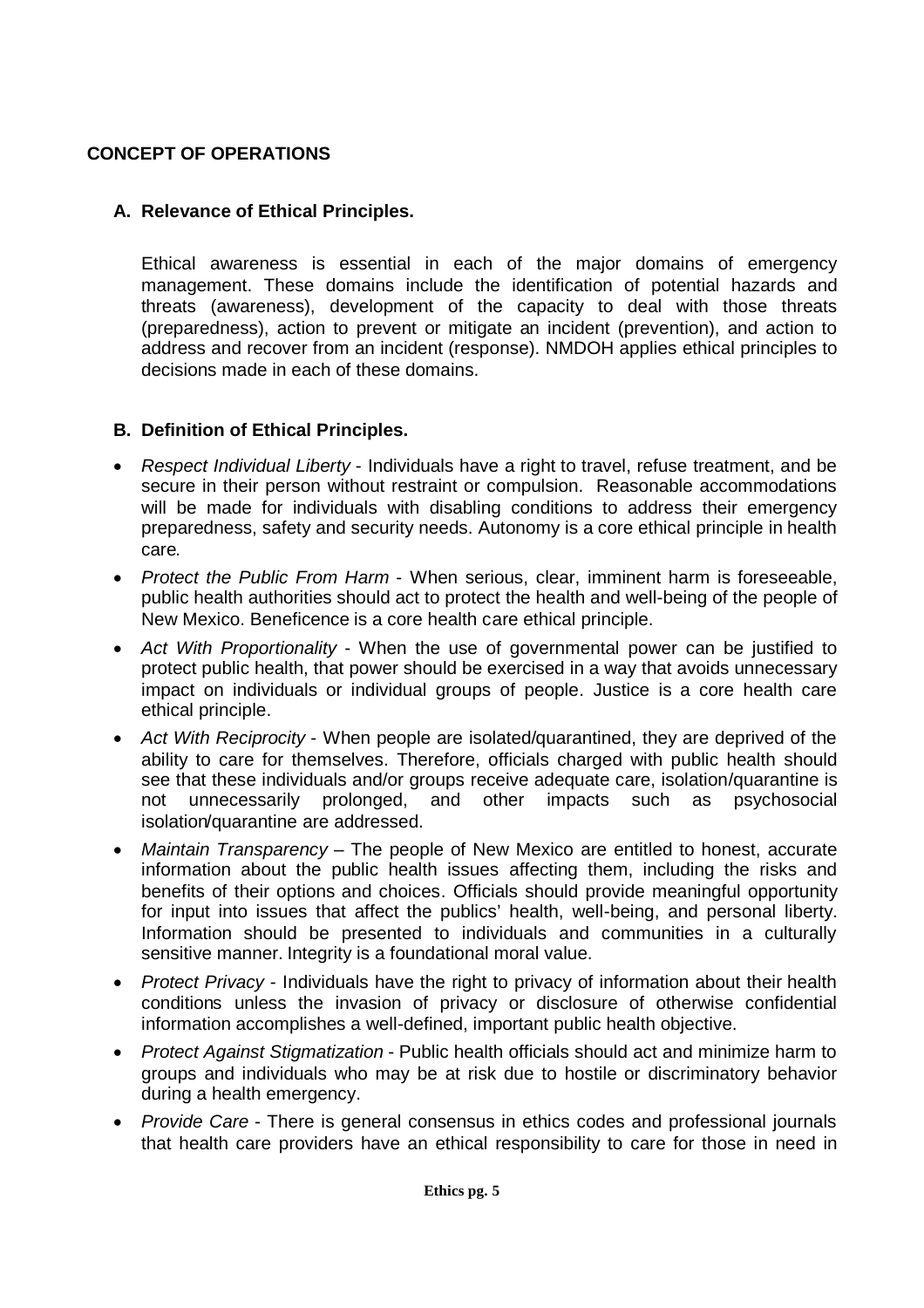epidemic or emergency situations, even at some risk to their own health. Debates continue regarding the extent of this responsibility.

 *Act With Equity* - When resources are limited and inadequate to meet the needs of the population, access must be appropriate and based on rational criteria. Any decisions about distribution of benefits and burdens must be made in a fair manner, weighing risks, benefits, and costs. Justice is a core health care ethical principle.

## **C. Implementation**

In order for NMDOH to be effective in health emergency management, ethical principles must be applied to all challenging decisions in preparedness, prevention, response, and recovery. The level of ethical awareness necessary to ensure appropriate application requires training to be delivered in three modules:

1. Skills training for likely decision-making participants including, but not limited to, Division Emergency Response Team Leaders (ERTLs), NMDOH Emergency Operations Center Representatives (EOCR), others who work in the NM Department Operations Center (DOC), and members of the Situation Analysis Team (SAT),

2. Awareness training for all DOH staff about the Ethics Guidance and Matrix **Attachment** 

3. Executive briefing for external stakeholders, partner agencies such as the New Mexico Department of Public Safety (DPS), the Governor's Office of Homeland Security (GOHS), the New Mexico Environment Department (NMED), senior leadership in NMDOH, and other state agencies

The following key questions in any health emergency management activity guide prompt and practical application of ethical principles:

| <b>Principle</b>                       | <b>Key Questions</b>                                                                                                |  |  |
|----------------------------------------|---------------------------------------------------------------------------------------------------------------------|--|--|
| Respect Individual<br>Liberty          | Will the action under consideration deprive anyone of his or her freedom<br>to $\ldots$ ?                           |  |  |
|                                        | If so, are there alternative means to achieve our public health goals that<br>eliminate or reduce this deprivation? |  |  |
| <b>Protect the Public</b><br>from Harm | What plan/policy/action will most effectively protect the health of the<br>citizens of the State as a whole?        |  |  |
|                                        | What steps are necessary to effectively protect vulnerable or historically<br>underserved populations?              |  |  |
| Act with<br>Proportionality            | Is there some possibility that proposed action could cause individuals or<br>groups to lose privacy or liberty?     |  |  |
|                                        | If so, are there less intrusive options for action that should be<br>considered?                                    |  |  |

**TABLE 1: Ethical Applications Questionnaire**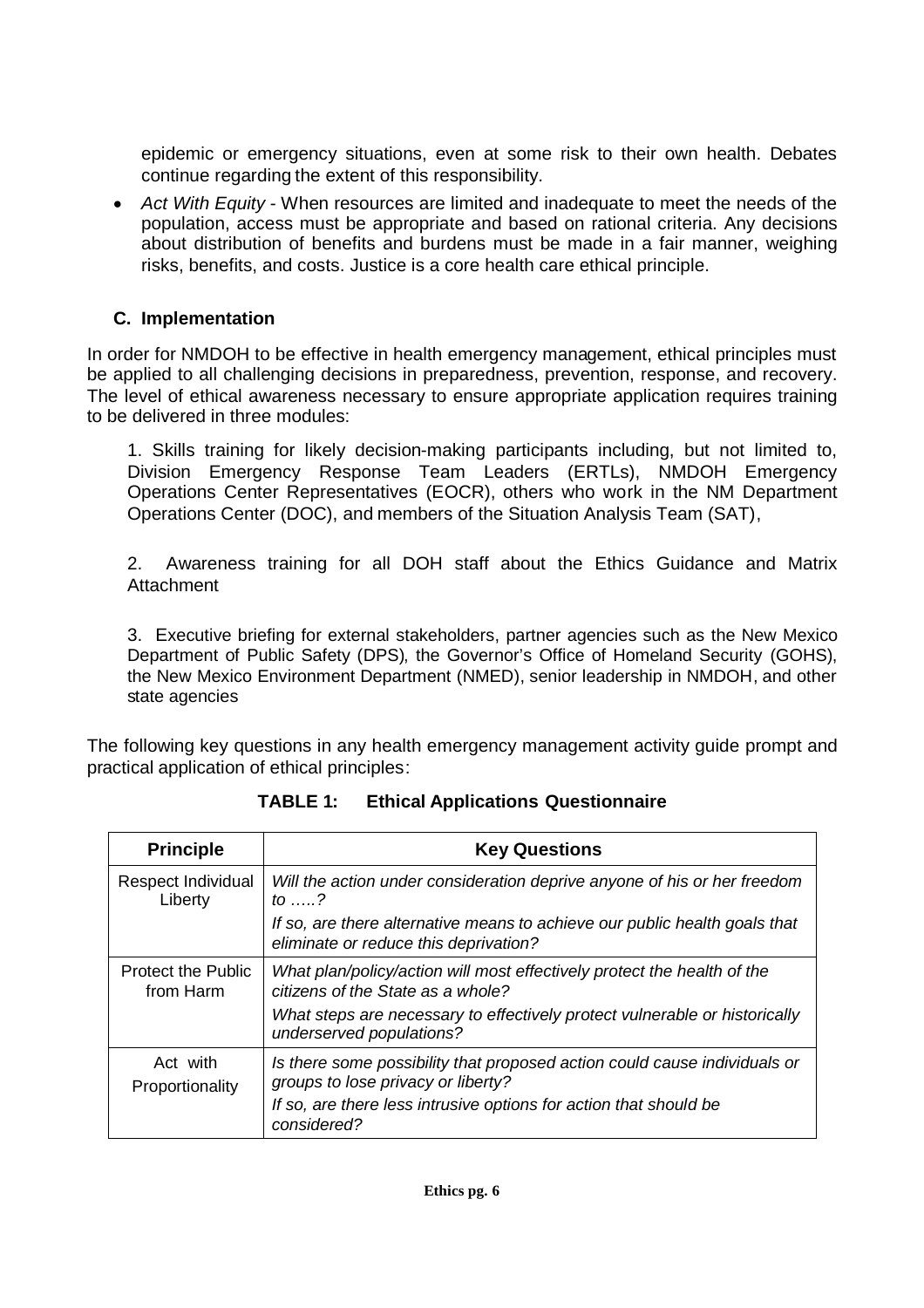| Act with<br>Reciprocity                  | What should we do to ensure that quarantine and isolation impacts are<br>mitigated to the least degree possible?<br>What should we do to address the risks to health care workers (and their<br>families) as they provide care to those in need? |
|------------------------------------------|--------------------------------------------------------------------------------------------------------------------------------------------------------------------------------------------------------------------------------------------------|
| Maintain<br>Transparency                 | Are we open and honest with stakeholder groups and the general public<br>about our internal processes, the information that affects them, and the<br>decisions we make?                                                                          |
|                                          | Are we accountable to those we serve for our actions and decisions so<br>we maintain public trust and preserve our credibility?                                                                                                                  |
| <b>Protect Privacy</b>                   | Do proposed actions or recommendations safeguard the privacy of<br>individuals and the confidentiality of their health care information?                                                                                                         |
|                                          | Do we have a compelling reason to breach privacy/confidentiality?                                                                                                                                                                                |
| <b>Protect Against</b><br>Stigmatization | Is there any risk to groups or individuals of negative social response by<br>others in this situation or in the foreseeable future?                                                                                                              |
|                                          | What can we do to anticipate this response and reduce or eliminate its<br>impact?                                                                                                                                                                |
| Provide Care                             | How might health care workers view the risks of providing care and<br>respond to those who need their help?                                                                                                                                      |
|                                          | What can we do to assist DOH employees and other essential health<br>care workers so they assess risks accurately and provide care to those<br>in need when it is reasonable to do so?                                                           |
|                                          | What can be done for DOH and other health care providers to promote<br>their well-being,                                                                                                                                                         |
| Act with Equity                          | Does any proposed action or decision effectively ration or limit the<br>distribution of needed resources to the population in need?                                                                                                              |
|                                          | If so, can we adequately justify the manner and basis of the decision,<br>particularly to those who do not receive the needed resource?                                                                                                          |

To assure the application of ethical principles to all prevention, preparedness, response, and recovery efforts, it is essential that any "hot wash" or other significant health emergency management debriefing review the inclusion of these tenets during the operation.

## **ORGANIZATION AND RESPONSIBILITIES**

All NMDOH personnel with authority and responsibility for planning, policy development, and decision-making in health emergency management must be familiar with these ethical principles. Specific NMDOH emergency management roles also require the ability to apply ethical principles when under pressure in a response setting. Applicable personnel include:

- Situation Analysis Team (SAT) members
- NMDOH Emergency Operations Center Representatives (EOCR)
- NMDOH Department Operations Center (DOC) members
- Incident Command Post staff at public health regional offices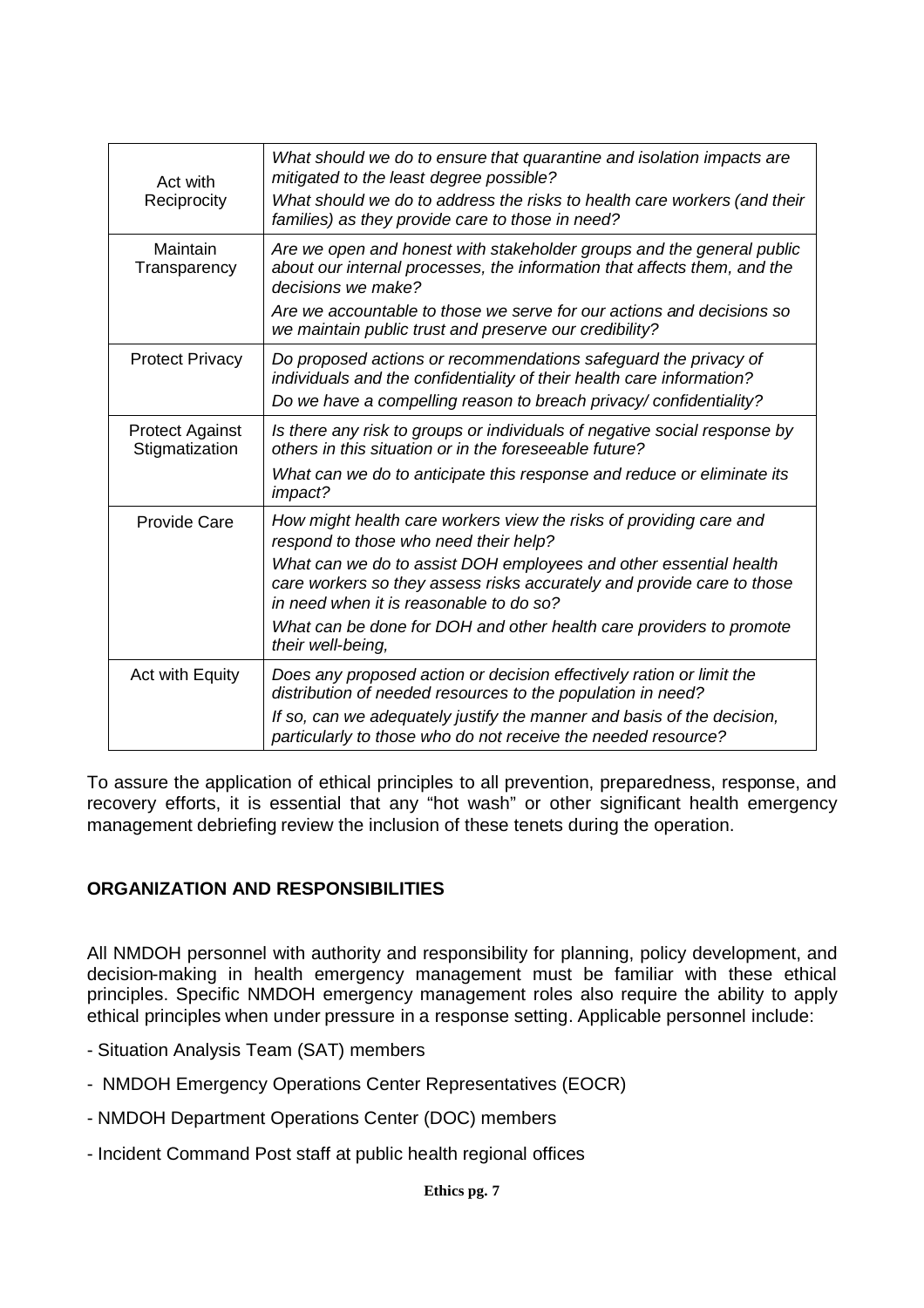#### - NMDOH Senior leadership

Personnel who occupy these roles will demonstrate their commitment to ethical practice in their sphere of responsibility when they model three key behaviors:

- 1. Identify and clearly communicate ethical principles for consideration in health emergency management situations.
- 2. Ask questions that elicit potential ethical concerns from subordinates, external partners, colleagues, and stakeholders.
- 3. Create and maintain a climate that encourages others to raise concerns so ethical principles can be discussed openly and applied to any proposed action or recommendation.

#### **PLAN DEVELOPMENT AND MAINTENANCE**

This Attachment should be reviewed annually and modified based upon experience and feedback from users and stakeholders.

| <b>Ethical Principle</b>                                                                                                                                                                                                                                   | <b>Key Questions</b>                                                                                                                                                                                                                        | <b>Guidelines for New Mexico Public Health Issues</b>                                                                                                                                                                                                                                                                                                                                                                                                                                                                                                                                                                                                                                                                                                                                                                                                                                                                                                                                                                                                                                                                                          |
|------------------------------------------------------------------------------------------------------------------------------------------------------------------------------------------------------------------------------------------------------------|---------------------------------------------------------------------------------------------------------------------------------------------------------------------------------------------------------------------------------------------|------------------------------------------------------------------------------------------------------------------------------------------------------------------------------------------------------------------------------------------------------------------------------------------------------------------------------------------------------------------------------------------------------------------------------------------------------------------------------------------------------------------------------------------------------------------------------------------------------------------------------------------------------------------------------------------------------------------------------------------------------------------------------------------------------------------------------------------------------------------------------------------------------------------------------------------------------------------------------------------------------------------------------------------------------------------------------------------------------------------------------------------------|
| <b>Protect the Public</b><br>from Harm<br>When serious,<br>clear, imminent<br>harm is<br>foreseeable, public<br>health authorities<br>should act to<br>mitigate the threat<br>and protect the<br>health and well-<br>being of the people<br>of New Mexico. | What plan/policy/action<br>will most effectively<br>protect the health of<br>the citizens of the state<br>as a whole?<br>What steps are<br>necessary to effectively<br>protect vulnerable or<br>historically<br>underserved<br>populations? | Beneficence is a core health care ethical principle.<br>$\bullet$<br>Protection of public health can justify limitations on<br>individual freedom, privacy, and the confidentiality of<br>health information.<br>Address the greater vulnerability of children, the frail<br>$\bullet$<br>elderly, and the physically/mentally compromised.<br>Careful preparation to protect those at greatest risk<br>increases everyone's sense of security.<br>In a situation with limited resources, consider how<br>$\bullet$<br>this principle applies to groups, e.g. citizens, foreign<br>visitors, resident aliens, and undocumented<br>immigrants.<br>Decisions should be rooted in the value of<br>$\bullet$<br>stewardship with the intent to achieve the best<br>patient health and public health outcomes in times of<br>great need and limited resources.<br>Decisions may be necessary that limit access to<br>$\bullet$<br>hospitals, resulting in the delay or denial of care to<br>people with severe illness. For those admitted,<br>contact and support from friends and family<br>members may be lost. (see Transparency and<br>Equity) |
| <b>Provide Care</b><br>Health care<br>providers have an<br>ethical                                                                                                                                                                                         | How might health care<br>workers view the risks<br>of providing care and<br>respond to those who<br>need their help?                                                                                                                        | Professional codes of health ethics emphasize the<br>$\bullet$<br>responsibility of licensed health professionals to treat<br>those in need, even at some risk to themselves.<br>There is a general consensus on this point, although<br>debate remains on the extent of this responsibility.                                                                                                                                                                                                                                                                                                                                                                                                                                                                                                                                                                                                                                                                                                                                                                                                                                                  |

**TABLE 2: Ethical Principles Questionnaire**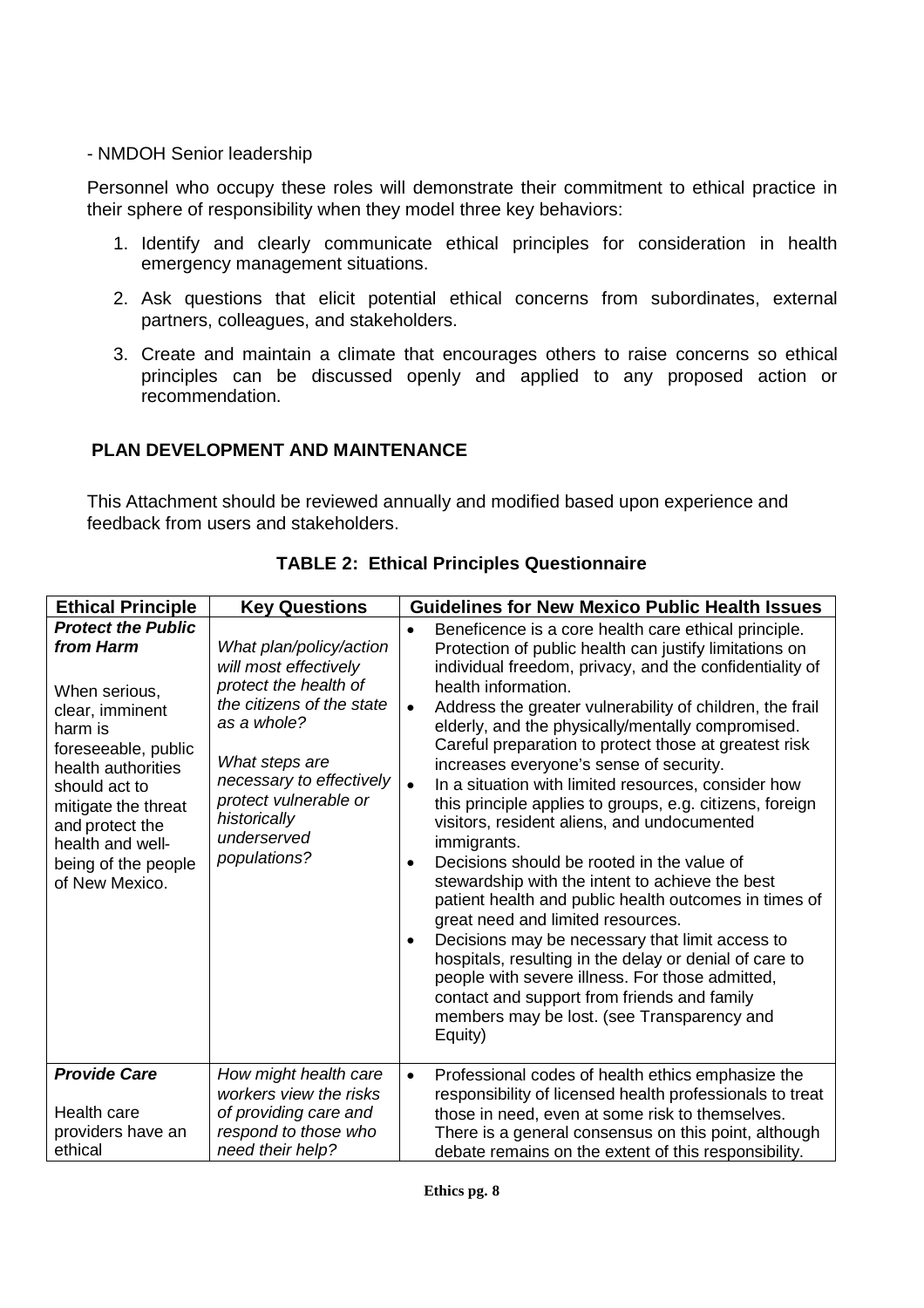| responsibility to<br>take care of those<br>in need in epidemic<br>or emergency<br>situations, even at<br>some risk to their<br>own health and the<br>health of their<br>families.                                                                                       | What can we do to<br>assist DOH employees<br>and other essential<br>health care workers so<br>they assess risks<br>accurately and provide<br>care to those in need<br>when it is reasonable<br>to do so?                                                                                                                                 | $\bullet$<br>$\bullet$                                                     | Health care workers also have an obligation to<br>maintain their own health so they can continue to<br>care for others.<br>The limits to this responsibility are a matter of<br>ongoing professional debate. Those arguing for<br>significant limits mention related risks to families,<br>children, and friends of health care workers as one<br>powerful justification for a modest interpretation of<br>the level of obligation. Some assert that, when the<br>circumstances are most dire, professionals should                                                                                                                                                                                                                                                                                                                                                                                                                                                                                                                                                                                                                                                                                                                                                                                                                                                                                                                                                                                                                                                                                                                                                                        |
|-------------------------------------------------------------------------------------------------------------------------------------------------------------------------------------------------------------------------------------------------------------------------|------------------------------------------------------------------------------------------------------------------------------------------------------------------------------------------------------------------------------------------------------------------------------------------------------------------------------------------|----------------------------------------------------------------------------|--------------------------------------------------------------------------------------------------------------------------------------------------------------------------------------------------------------------------------------------------------------------------------------------------------------------------------------------------------------------------------------------------------------------------------------------------------------------------------------------------------------------------------------------------------------------------------------------------------------------------------------------------------------------------------------------------------------------------------------------------------------------------------------------------------------------------------------------------------------------------------------------------------------------------------------------------------------------------------------------------------------------------------------------------------------------------------------------------------------------------------------------------------------------------------------------------------------------------------------------------------------------------------------------------------------------------------------------------------------------------------------------------------------------------------------------------------------------------------------------------------------------------------------------------------------------------------------------------------------------------------------------------------------------------------------------|
|                                                                                                                                                                                                                                                                         |                                                                                                                                                                                                                                                                                                                                          | $\bullet$                                                                  | continue to serve, even at potential cost to their own<br>lives.<br>Brief healthcare and emergency workers so they<br>have a realistic understanding about the safety<br>issues involved in providing care.                                                                                                                                                                                                                                                                                                                                                                                                                                                                                                                                                                                                                                                                                                                                                                                                                                                                                                                                                                                                                                                                                                                                                                                                                                                                                                                                                                                                                                                                                |
| <b>Maintain</b><br><b>Transparency</b><br>In a democratic<br>society, the public<br>is entitled to<br>honest, accurate<br>information about<br>the public health<br>issues that affect<br>them, including the<br>risks and benefits<br>of their choices and<br>options. | Are we open and<br>honest with<br>stakeholder groups and<br>the general public<br>about our internal<br>processes, the<br>information that affects<br>them, and the<br>decisions we make?<br>Are we accountable to<br>those we serve for our<br>actions and decisions<br>so we maintain public<br>trust and preserve our<br>credibility? | $\bullet$<br>$\bullet$<br>$\bullet$<br>$\bullet$<br>$\bullet$<br>$\bullet$ | Integrity is a foundational moral value rooted in<br>honesty. When the decision-makers are credible and<br>accountable to the public, their decision has a clear<br>sense of integrity. What mechanisms are in place to<br>ensure that decision makers are answerable for their<br>actions and inactions? The issue is not whether<br>decision makers are answerable so much as it is<br>assuring a checks and balances system is in place to<br>assure equitable, studied, impartial decisions are<br>made/implemented<br>Honest reporting about health risks, impact on the<br>population, etc., should not violate individual privacy<br>rights.<br>Transparency is essential to build public trust and<br>gain widespread cooperation from individuals and<br>stakeholder. Without trust and cooperation, critical<br>public health goals cannot be met.<br>People need to know what to expect. Share what<br>you know. Hold briefings early and often, using the<br>media to reach the public. Good information helps<br>manage the crisis. Have a bias toward providing<br>more information rather than less.<br>Share uncertainties and disclose plans to address<br>missing information. Be honest about uncertainties<br>and describe what will be done to increase<br>knowledge.<br>Make planning efforts transparent by engaging the<br>public and including stakeholder views when<br>developing policies and plans that affect the public's<br>health, well-being, and personal liberty. Publicize a<br>clear rationale for priority access to health care<br>services including antivirals and vaccines.<br>Refine outreach and communication efforts to<br>improve results. |
| <b>Act with Equity</b>                                                                                                                                                                                                                                                  | Does any proposed<br>action or decision                                                                                                                                                                                                                                                                                                  | $\bullet$                                                                  | Justice is a core health care ethical principle and an<br>important democratic value.                                                                                                                                                                                                                                                                                                                                                                                                                                                                                                                                                                                                                                                                                                                                                                                                                                                                                                                                                                                                                                                                                                                                                                                                                                                                                                                                                                                                                                                                                                                                                                                                      |
| When resources                                                                                                                                                                                                                                                          | effectively ration or limit                                                                                                                                                                                                                                                                                                              | $\bullet$                                                                  | During a pandemic, difficult decisions must be made                                                                                                                                                                                                                                                                                                                                                                                                                                                                                                                                                                                                                                                                                                                                                                                                                                                                                                                                                                                                                                                                                                                                                                                                                                                                                                                                                                                                                                                                                                                                                                                                                                        |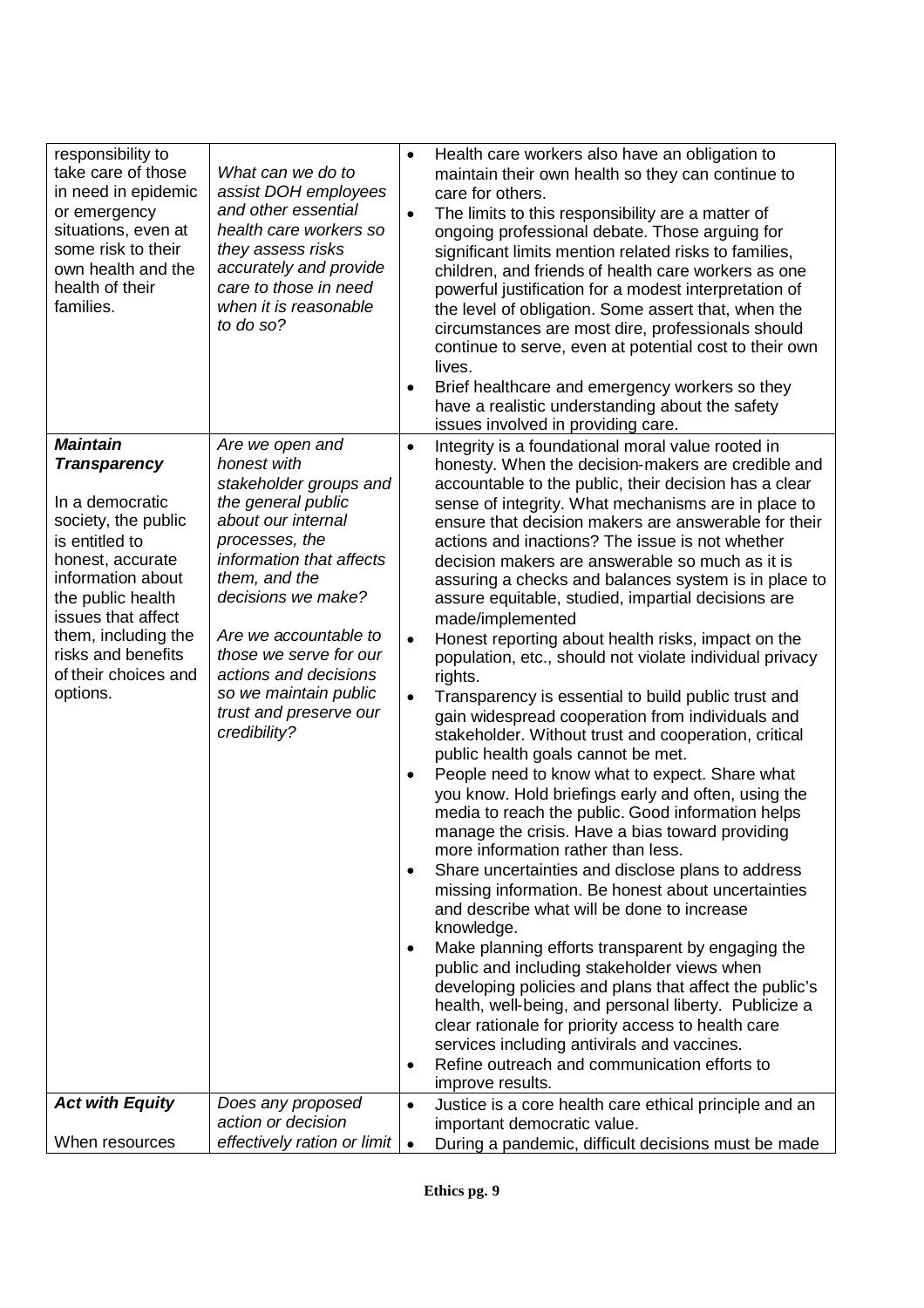| are inadequate to<br>meet the needs of<br>the population,<br>access must be<br>appropriate and<br>based on rational<br>criteria. Any<br>decisions about<br>distribution of<br>benefits and<br>burdens must be<br>made by fairly<br>weighing risks,<br>benefits, and costs. | the distribution of<br>needed resources to<br>the population in need?<br>If so, can we<br>adequately justify the<br>manner and basis of<br>the decision,<br>particularly to those<br>who do not receive the<br>needed resource?                                                          | $\bullet$<br>$\bullet$<br>$\bullet$                   | about which health services to continue to provide<br>and which to defer or eliminate. Limited resources<br>may mean that some people will not receive all that<br>medical care has to offer from antivirals to ventilator<br>support.<br>Stakeholder response to the equity of government<br>actions will be influenced by historic inequities<br>unique to New Mexico. Pay particular attention to<br>those who have been underserved in the past, e.g.<br>tribes, rural areas, lower socio-economic groups and<br>communities, etc.<br>It is easy to focus on the more quantifiable<br>distribution of resources such as vaccine and<br>overlook the distribution of the burdens of disease<br>control.<br>Be honest about criteria used to allocate goods and<br>services. Provide mechanisms for stakeholders to<br>appeal or raise concerns about particular allocation<br>decisions and resolve disputes.<br>Account for income differences in response plans by<br>incorporating prevention and treatment for free or at<br>low cost.<br>Make planning transparent to ensure public<br>understanding that access to critical resources is<br>based on demonstrated need. Reasonableness<br>supports equity. |
|----------------------------------------------------------------------------------------------------------------------------------------------------------------------------------------------------------------------------------------------------------------------------|------------------------------------------------------------------------------------------------------------------------------------------------------------------------------------------------------------------------------------------------------------------------------------------|-------------------------------------------------------|---------------------------------------------------------------------------------------------------------------------------------------------------------------------------------------------------------------------------------------------------------------------------------------------------------------------------------------------------------------------------------------------------------------------------------------------------------------------------------------------------------------------------------------------------------------------------------------------------------------------------------------------------------------------------------------------------------------------------------------------------------------------------------------------------------------------------------------------------------------------------------------------------------------------------------------------------------------------------------------------------------------------------------------------------------------------------------------------------------------------------------------------------------------------------------------------------------------------|
| <b>Act with</b><br>Proportionality<br>When the use of<br>governmental<br>power can be<br>justified to protect<br>public health, that<br>power should be<br>exercised in a way<br>that avoids<br>unnecessary<br>impact on<br>individuals and<br>groups.                     | Is there some<br>possibility that<br>proposed action could<br>cause individuals or<br>groups to experience<br>restrictions to their<br>liberty, lose privacy, or<br>suffer economic<br>losses?<br>If so, are there less<br>intrusive options for<br>action that should be<br>considered? | $\bullet$<br>$\bullet$<br>٠<br>$\bullet$<br>$\bullet$ | Justice is a core health care ethical principle. It is not<br>just to use power disproportionate to the need when<br>the exercise of power negatively impacts members<br>of the public.<br>Be clear about the actual level of risk to the<br>community and the critical needs which call for public<br>health action.<br>Any restriction on liberty must be necessary and<br>exercised by officials with legitimate authority. If<br>confidential information is to be released, consider<br>whether less intrusive measures could protect the<br>public.<br>The justification for the exercise of government<br>power is proportional when it is based on sufficient<br>reasons. The reasoned basis for a decision includes<br>evidence, principles, and values.<br>Are there opportunities to revisit and modify<br>decisions throughout the crisis as new information<br>develops? (see Equity above)<br>Are there mechanisms to address complaints and<br>disputes?                                                                                                                                                                                                                                             |
| <b>Respect</b><br><b>Individual Liberty</b><br>During non-<br>emergencies,                                                                                                                                                                                                 | Will the action under<br>consideration deprive<br>anyone of his or her<br>freedom to ?                                                                                                                                                                                                   | $\bullet$<br>$\bullet$                                | Autonomy is a core health care ethical principle.<br>Individual rights can be limited when necessary to<br>advance the greater good, in this case, protection of<br>public health. This includes quarantine, isolation,<br>closing schools, canceling public gatherings, and                                                                                                                                                                                                                                                                                                                                                                                                                                                                                                                                                                                                                                                                                                                                                                                                                                                                                                                                        |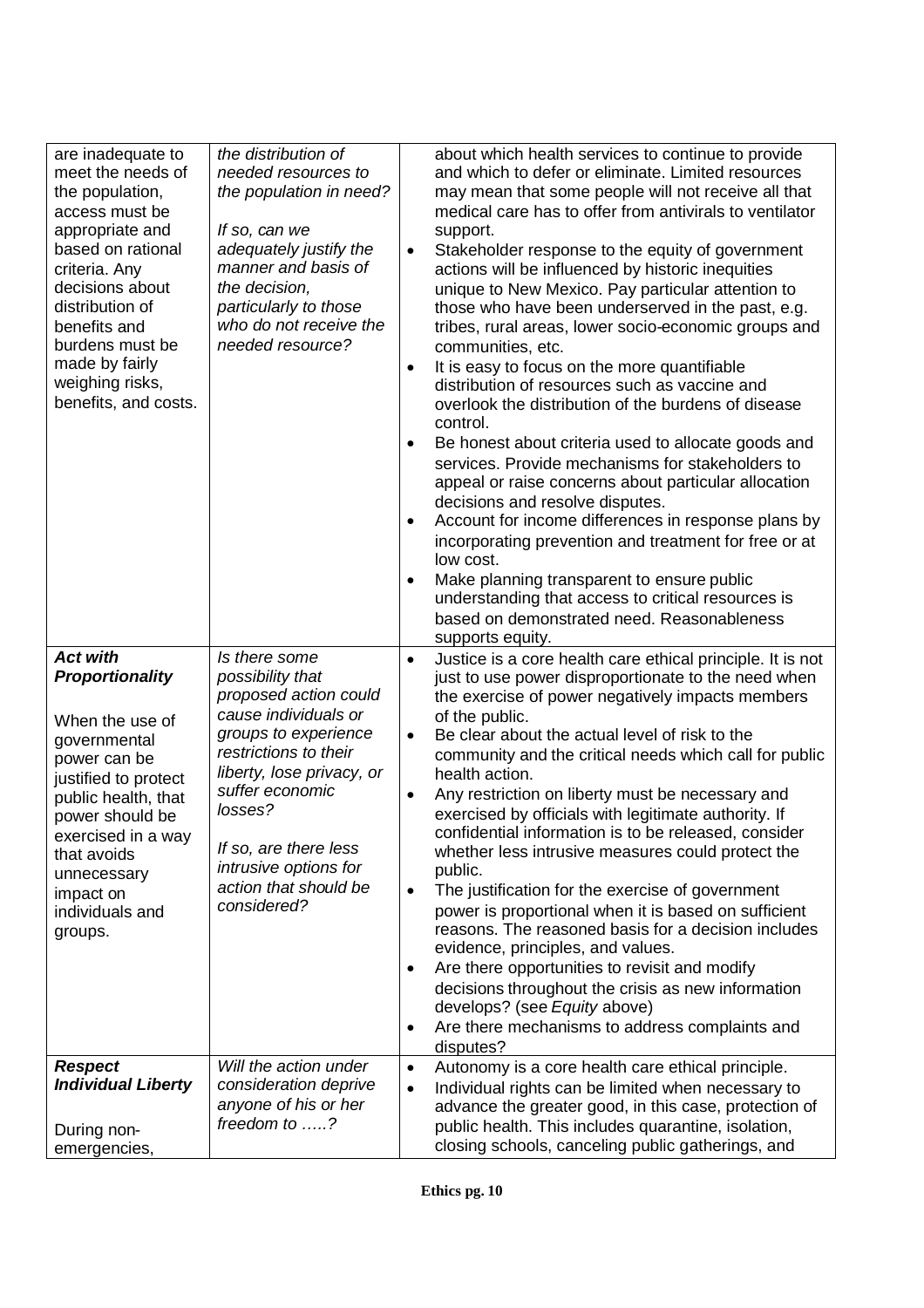| individuals have the<br>right to travel, freely<br>assemble, refuse<br>treatment, and be<br>secure in their<br>person without<br>restraint or<br>compulsion.<br><b>Protect Privacy</b><br>Individuals have<br>the right to privacy<br>of information | If so, are there<br>reasonable alternative<br>means to achieve our<br>public health goals that<br>eliminate or reduce this<br>deprivation?<br>Do proposed actions or<br>recommendations<br>safeguard the privacy<br>of individuals and the<br>confidentiality of their | $\bullet$<br>$\bullet$<br>$\bullet$<br>$\bullet$<br>$\bullet$<br>$\bullet$ | detention.<br>Requires an ethical basis, absence of feasible<br>alternatives, and fairness of application (non-<br>discrimination in application). Consider public<br>perception and concerns by identifiable groups that<br>have historically experienced discrimination. (See<br>Equity below)<br>Officials should, where feasible, inform people of the<br>nature of the threat, be open in explaining the<br>reasons for infringing on individual liberty (See<br>Transparency below), and actively assist those who<br>are negatively impacted (see Reciprocity below).<br>Use disease controls consistent with autonomy, self-<br>determination, and equality in order to gain public<br>cooperation.<br>Other potential measures such as mandatory<br>vaccination, surveillance cameras, and monitoring<br>devices raise ethical concerns to be addressed.<br>All NMDOH action must comply with applicable state<br>and federal health privacy laws and rules Health<br>Insurance Portability and Accountability Act (HIPAA).<br>This right is not absolute and the harm from<br>releasing private information must be carefully |
|------------------------------------------------------------------------------------------------------------------------------------------------------------------------------------------------------------------------------------------------------|------------------------------------------------------------------------------------------------------------------------------------------------------------------------------------------------------------------------------------------------------------------------|----------------------------------------------------------------------------|-----------------------------------------------------------------------------------------------------------------------------------------------------------------------------------------------------------------------------------------------------------------------------------------------------------------------------------------------------------------------------------------------------------------------------------------------------------------------------------------------------------------------------------------------------------------------------------------------------------------------------------------------------------------------------------------------------------------------------------------------------------------------------------------------------------------------------------------------------------------------------------------------------------------------------------------------------------------------------------------------------------------------------------------------------------------------------------------------------------------------------------------|
| about their health<br>condition unless                                                                                                                                                                                                               | health care<br>information?                                                                                                                                                                                                                                            |                                                                            | balanced against the benefits to the public from<br>reducing health risks.                                                                                                                                                                                                                                                                                                                                                                                                                                                                                                                                                                                                                                                                                                                                                                                                                                                                                                                                                                                                                                                              |
| the disclosure of<br>confidential<br>information serves<br>a clear, important<br>public health<br>objective and<br>follows applicable<br>law.                                                                                                        | Do we have a<br>compelling reason to<br>disclose protected<br>health information?                                                                                                                                                                                      | $\bullet$<br>$\bullet$                                                     | Private information should only be released if there<br>are not any reasonable, less intrusive means to<br>protect public health. (See Proportionality above)<br>In November, 2005, the American Medical<br>Association (AMA) issued guidelines for protecting<br>patient rights during quarantine. "Physicians must do<br>everything they can to protect the rights and privacy<br>of patients without compromising the health of the<br>public."                                                                                                                                                                                                                                                                                                                                                                                                                                                                                                                                                                                                                                                                                      |
| <b>Act with</b><br><b>Reciprocity</b>                                                                                                                                                                                                                | What should we do to<br>ensure that quarantine<br>and isolation impacts                                                                                                                                                                                                | $\bullet$                                                                  | If public officials expect people exposed to or<br>suffering from communicable disease to cooperate<br>and act responsibly to limit risk to others, a                                                                                                                                                                                                                                                                                                                                                                                                                                                                                                                                                                                                                                                                                                                                                                                                                                                                                                                                                                                   |
| When health care<br>workers, patients,<br>and their families<br>face a<br>disproportionate<br>burden, in order to<br>protect the public<br>health, there is a<br>societal obligation<br>to take reasonable<br>steps to minimize<br>the burden.       | are mitigated to the<br>maximum degree<br>possible?<br>What should we do to<br>address the risks and<br>consequences for our<br>health care workers as<br>they provide care to<br>those in need?                                                                       | ٠<br>$\bullet$<br>$\bullet$                                                | supportive social environment is critical.<br>Public officials charged with public health are legally<br>obligated under the NM Public Health Emergency<br>Response Act to insure that quarantined and isolated<br>individuals receive adequate care.<br>Economic impacts such as loss of income by those<br>quarantined or isolated should be considered and<br>addressed, when appropriate.<br>Isolation or quarantine should not be unnecessarily<br>prolonged and psychosocial needs for those<br>quarantined or isolated should be considered and<br>addressed, when appropriate.                                                                                                                                                                                                                                                                                                                                                                                                                                                                                                                                                  |
|                                                                                                                                                                                                                                                      |                                                                                                                                                                                                                                                                        | $\bullet$                                                                  | Society/government should support and protect<br>health care providers and their families by (a.)<br>providing accurate information so providers are able                                                                                                                                                                                                                                                                                                                                                                                                                                                                                                                                                                                                                                                                                                                                                                                                                                                                                                                                                                               |